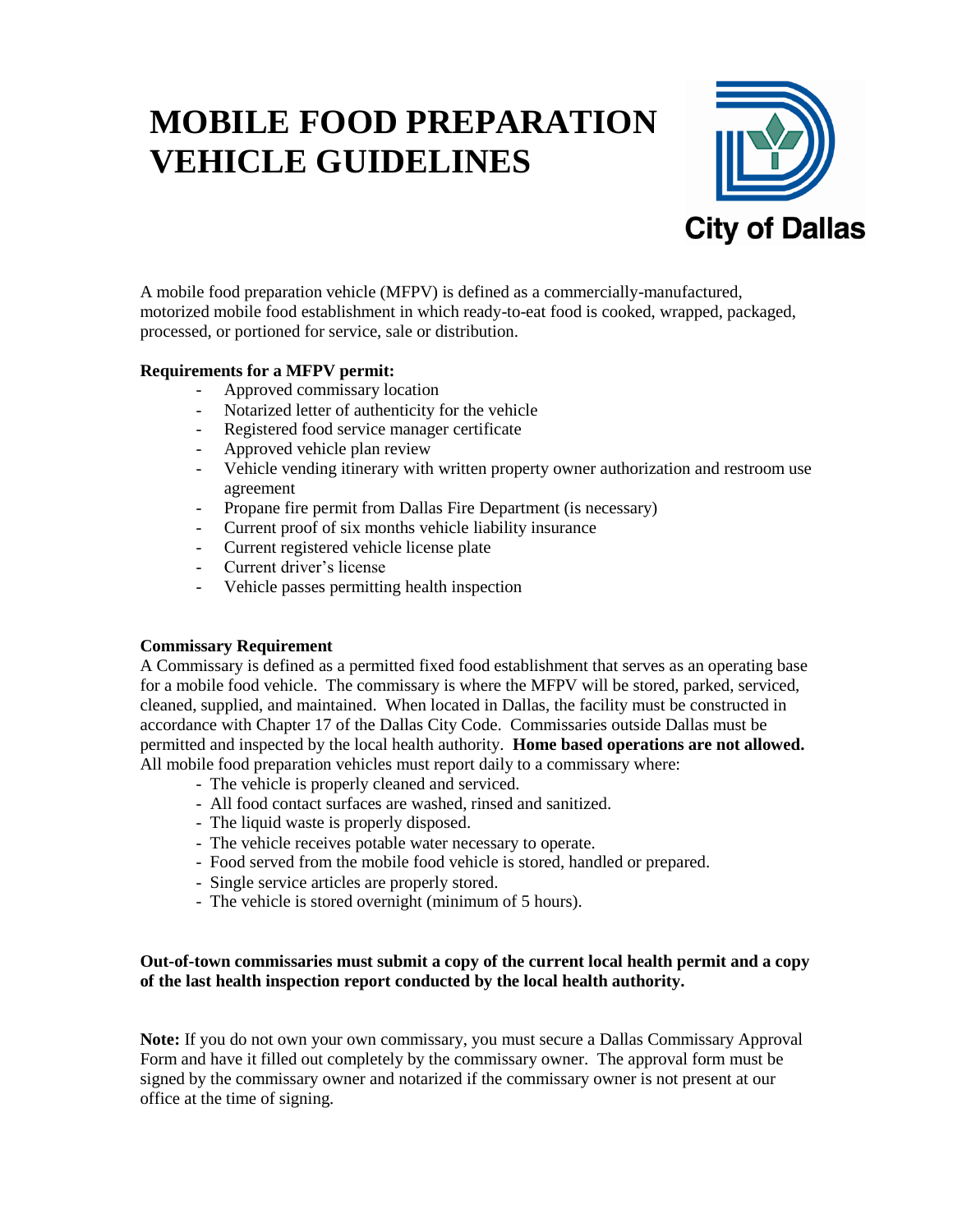### **Vehicle Plan Review**

A mobile food preparation vehicle must go through plan review if the unit is:

- applying for initial permit with City of Dallas,
- converted from another use,
- remodeled, or
- without a valid permit for more than 1 year.

The plan review process is used to determine if the MFPV meets all the sanitation and safety specifications required by the City of Dallas. If the MFPV requires a plan review, it must pass the plan review before the vehicle will be inspected. The plan review fee for a mobile food preparation vehicle is a non-refundable.

Items required for plan review

- 2 sets of plans drawn to scale (minimum  $\frac{1}{2}$ "-1")
- Views from top and both sides
- Include view of plumbing fixtures and dimensions of tanks
- Label equipment and include dimensions
- Provide a list of all equipment and include the manufacturers specification sheet
- Describe the construction materials used on the vehicle (i.e. floors, walls, ceiling, counters, etc.).

The floor plan drawing of the MFPV should be a good representation of how the unit looks in real life. The plan does not have to be professional, but does have to be to scale, detailed and legible. Drawing "to scale" means that everything is drawn to the correct proportion (minimum  $\frac{1}{2}$ "-1"). Make sure the drawing is detailed to include all labeled equipment and their dimensions. Submitted plans that are not drawn correct or are incomplete will be returned until finished properly. Once the plans have been accepted as complete, please allow up to 2 weeks for the review process. An inspector will contact the owner with any questions or to notify of approval. After the plan has been approved a time can be scheduled for the inspection of the vehicle.

#### **Vehicle Design and Equipment Requirements:**

1. Floors of the vehicle must be constructed of durable, easily cleanable material, including, but not limited to, anodized aluminum, stainless steel, or tile. All junctures must be properly sealed. All service lines and pipes must be installed off the floor to allow for easy cleaning.

2. Walls of the vehicle must be durable, easily cleanable, non-absorbent and light in color. Minimum wall materials include, but are not limited to, aluminum or fiberglass reinforced plastic (FRP). Walls at vent hood and grill areas must be covered with stainless steel panels. Wall covering must be installed to cover the entire height of each wall. Stud and utility lines may not be unnecessarily exposed on the wall or prevent cleaning.

3. Ceilings of the vehicle must be light in color, non-absorbent, and easily cleanable. The height over the aisle-way portion of the vehicle must be at least 74 inches and unobstructed. Joints and rafters may not be exposed.

4. The cab of the vehicle must be physically separated from the food preparation area, with seats designated for the cook and any passengers located outside of the food preparation area. Aisle space must be unobstructed and at least 30 inches wide.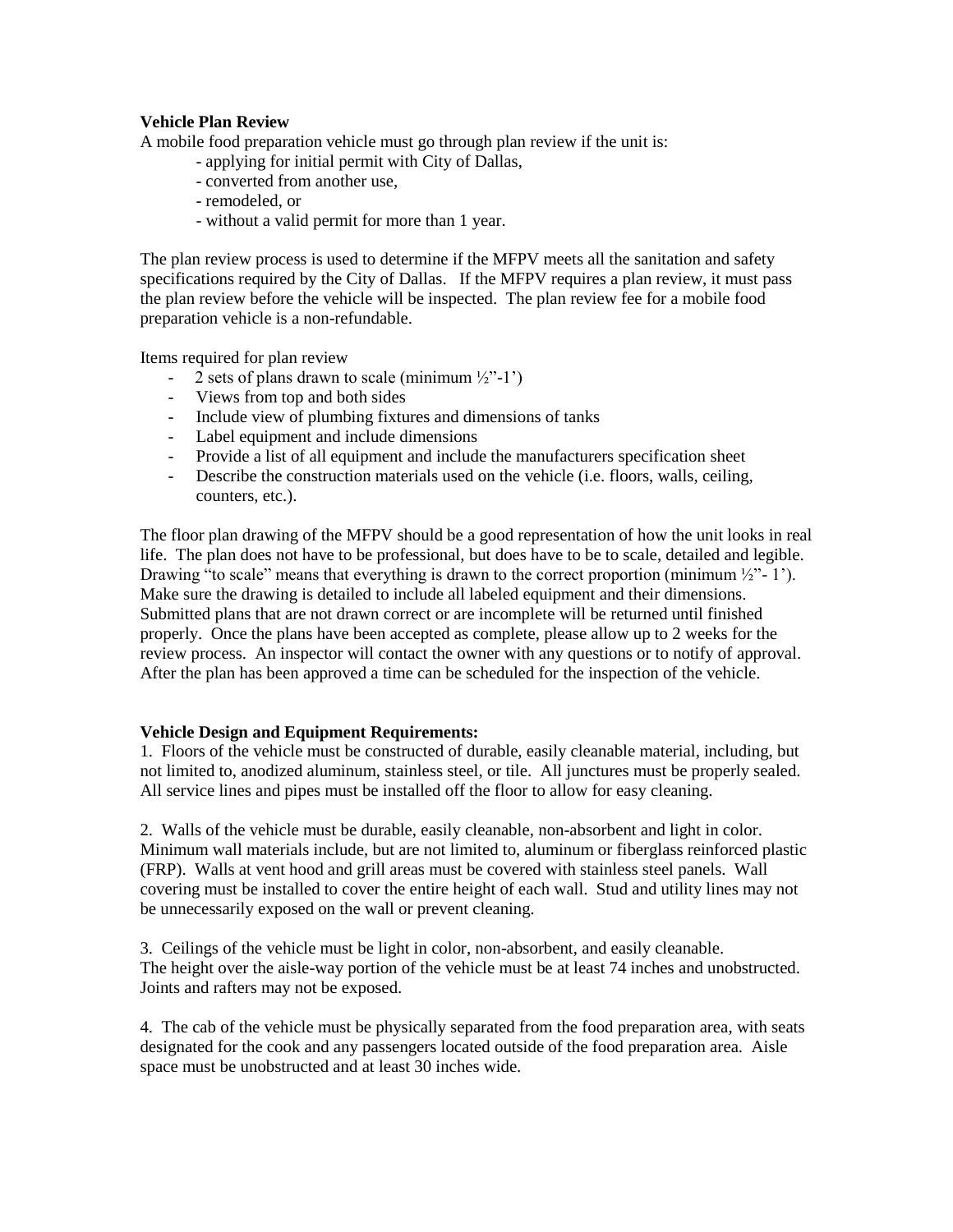5. Construction joints must be tightly fitted and sealed with no gaps or voids, and all sealant, solder, and weld joints located in the food contact areas must be smooth and approved for food contact surfaces.

6. All equipment and utensils must meet or exceed the standards published by the National Sanitation Foundation (NSF).

7. All equipment must be placed, installed, stored, and secured on the vehicle in a manner that allows for thorough cleaning and sanitizing around the equipment.

8. Floor-mounted equipment must be sealed directly to the floor or securely installed on legs to provide a six-inch clearance under the equipment. Counter-mounted equipment must be sealed directly to the countertop or securely installed to provide a four-inch clearance under the equipment.

9. Cooking equipment must be commercial grade and properly vented. An automatic fire suppression system approved by the Dallas Fire Department must be provided over cooking surfaces that require exhaust ventilation. Deep fryers, steam tables, and similar equipment must have covers with secured latches while the vehicle is in motion.

10. The vehicle must be equipped with commercial grade mechanical refrigeration equipment if potentially hazardous food is stored, prepared, or served on the vehicle. The refrigeration equipment must have at least 15 cubic feet of usable storage space.

11. The vehicle must contain at least 20 inches of linear counter space for each piece of food equipment.

12. The vehicle must contain at least 15 cubic feet of storage space for dry food and utensil storage. No food or utensil storage is allowed in any plumbing compartment.

13. The vehicle must be equipped with a power source that is capable of handling the power demands of the vehicle and equipment while the vehicle is stopped or in motion. The power source must be permanently installed in an area that is completely separated from food preparation and food storage areas and must be accessible for proper cleaning and maintenance.

14. Adequate lighting must be provided using light bulbs that are completely enclosed in plastic safety shields or the equivalent.

15. All outer openings to the food service area of the vehicle must be insect and rodent proof. Screens are required to be tight fitted with a maximum of 16 mesh per square inch.

16. Service windows must not be larger than 216 square inches. The distance between two service windows must not be less than 18 inches. Each service window must have an overhead protection cover extending at least 12 inches from the vehicle.

17. Entrance doors and service windows to the food preparation area must be self-closing and kept closed when not in use.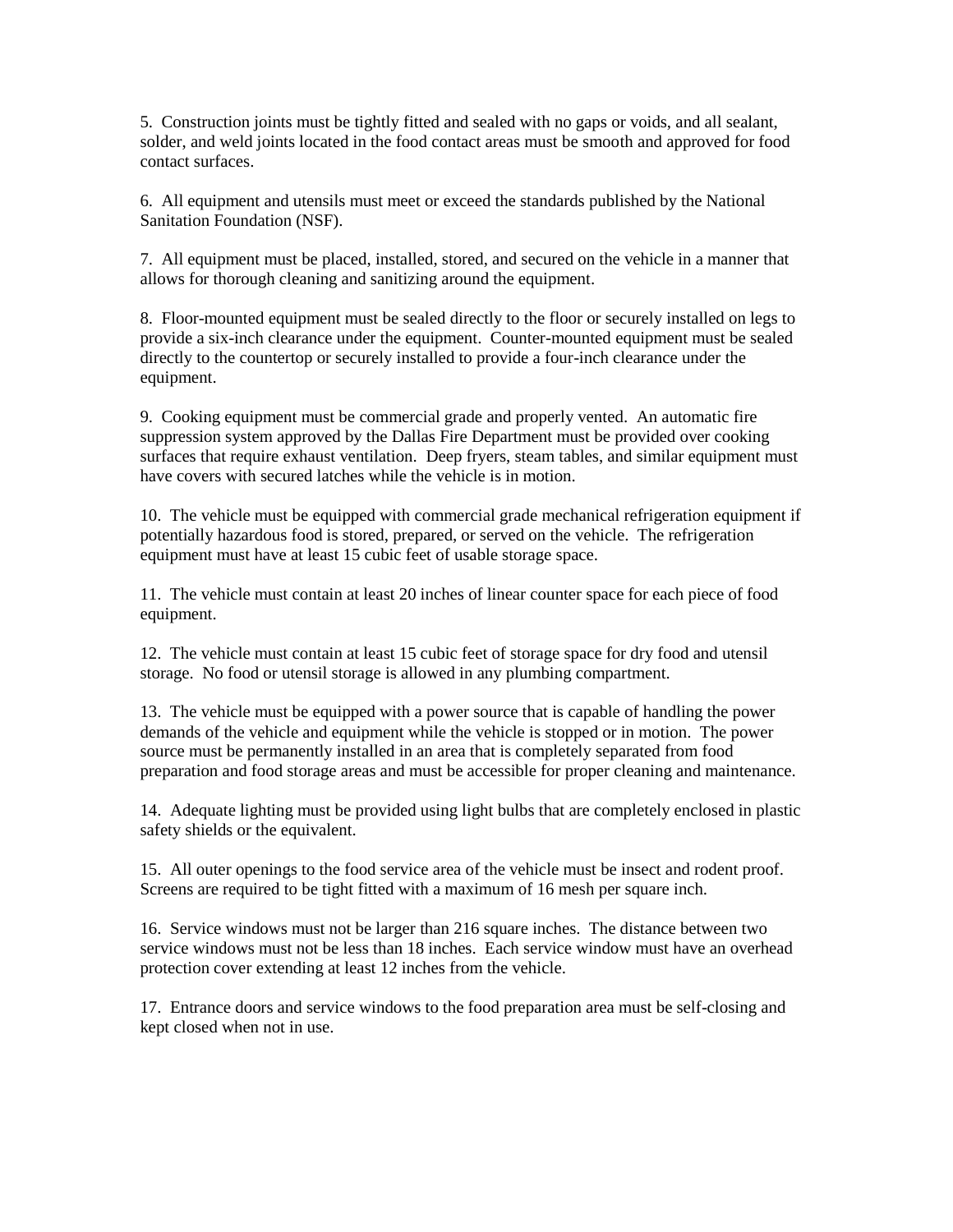#### **Vehicle Plumbing Requirements:**

1. Vehicle must be equipped with a permanently installed water supply tank with a minimum capacity of 30 gallons.

2. A hot water heater must be provided that is capable of heating water to at least 110 degrees Fahrenheit. The water heater tank is required to be a minimum of three gallons.

3. The vehicle must be equipped with a stainless steel, three-compartment sink measuring at least 12 inches long, 12 inches wide, and 10 inches deep for each compartment. The sink is required to have an integrated stainless steel drainboard that is at least 12 inches long.

4. The vehicle must be equipped with a stainless steel handwash sink measuring at least nine inches long, nine inches wide, and four inches deep. The sink must be fully accessible and separated from the warewashing sink by a splashguard. Handwash sinks are required to have a soap and papertowel dispenser in close proximity.

5. All sinks must provide a minimum water pressure of one gallon per minute.

6. All liquid waste must be properly drained into the vehicles liquid waste retention tank. The retention tank must be permanently installed and at least 50 percent larger than the potable water supply tank.

7. The vehicle must be equipped with a built-in hose that may be used to wash the interior of the vehicle.

#### **Operational Requirements:**

1. All operators of motorized mobile food vehicles must have a current driver license and proof of liability insurance.

2. Mobile food preparation vehicles must have a current Registered Food Service Manager on-site during food service operations. All other employees working in the food service area must have a current food handler registration.

3. Each vehicle must have a copy of their daily vending itinerary. The Consumer Health Division must be advised of any itinerary changes immediately. Schedules/Stops must be accurate to within 30 minutes. The name, address and telephone number of the owner of the premises must be provided. A description of the food to be sold or served at each premise must accompany the itinerary.

4. The vehicle must maintain a written agreement with each vending locations property owner/manager granting permission to vend at the location and to provide access to toilet facilities for the food service employees.

5. The mobile food preparation vehicle must park only on improved surfaces to sell and serve food. Vending on dirt or grass is prohibited.

6. Cooking must not be conducted while the vehicle is in motion.

7. Only fast-cooked food items may be prepared on a mobile food preparation vehicle. Raw poultry or seafood may be prepared on the vehicle only if it is frozen and breaded and goes